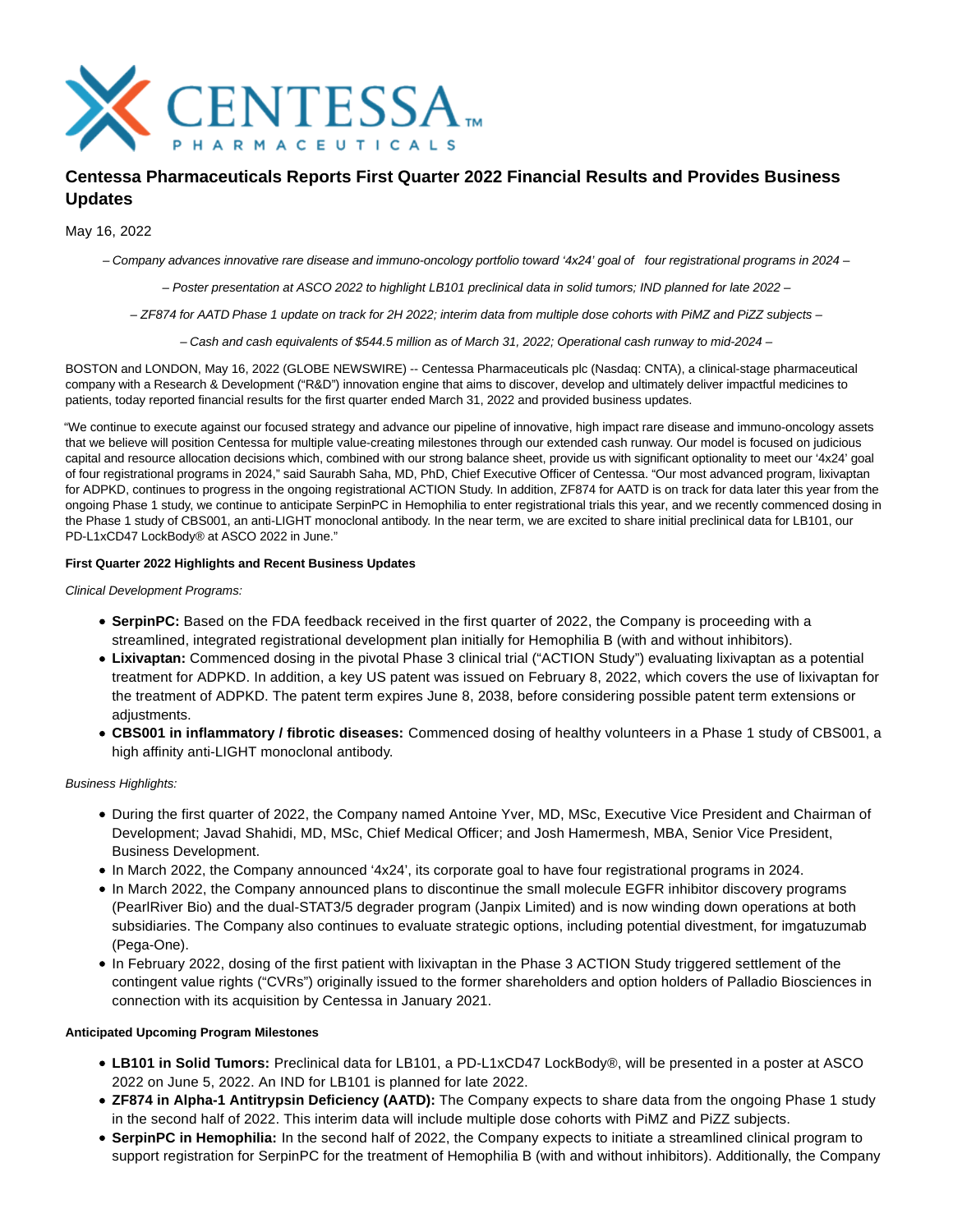expects to report data from the Phase 2a open label extension study in the fourth quarter of 2022 for the 48-week flat dose portion and the 24-week high dose portion (1.2mg/kg every two weeks). This is anticipated to provide two years of safety and efficacy data across multiple dose levels.

**CBS004 in Autoimmune Diseases:** IND is planned for late 2022.

#### **First Quarter 2022 Financial Results**

- **Cash and Cash Equivalents:** \$544.5 million as of March 31, 2022 which the Company expects will fund operations to mid-2024, without drawing on the remaining available tranches under the Oberland credit facility.
- **Research & Development Expenses:** \$36.9 million for the quarter ended March 31, 2022 compared to \$10.1 million for the period from January 30, 2021 through March 31, 2021.
- **General & Administrative Expenses**: \$14.4 million for the quarter ended March 31, 2022 compared to \$5.6 million the period from January 30, 2021 through March 31, 2021.
- **Net Loss Attributable to Ordinary Shareholders:** \$54.5 million for the quarter ended March 31, 2022 compared to \$238.7 million for the period from January 30, 2021 through March 31, 2021 (which includes a special non-cash \$220.5 million charge for acquired in-process R&D associated with the Centessa subsidiary acquisitions).

#### **About Centessa Pharmaceuticals**

Centessa Pharmaceuticals plc ("Centessa") is a clinical-stage pharmaceutical company with a Research & Development ("R&D") innovation engine that aims to discover, develop and ultimately deliver impactful medicines to patients. Our programs span discovery-stage to late-stage development and cover a range of high-value indications in rare diseases and immuno-oncology. We are led by a management team with extensive R&D experience, providing direct guidance to our program teams to rapidly advance our candidates from research through all stages of development. For more information, visit [www.centessa.com.](https://www.globenewswire.com/Tracker?data=Hisxxvm_jaIBbnHZNvkKL1gv6JrnyVWYtZ-7TKnm9r7tjHHCnT816i60pCf7I3JjqXvbWOSve3bcG0rquLE92w==)

#### **Forward Looking Statements**

This press release contains forward-looking statements. These statements may be identified by words such as "may," "might," "will," "could," "would," "should," "expect," "intend," "plan," "objective," "anticipate," "believe," "estimate," "predict," "potential," "continue," "ongoing," "aim," "seek," and variations of these words or similar expressions that are intended to identify forward-looking statements. Any such statements in this press release that are not statements of historical fact may be deemed to be forward-looking statements, including statements related to the Company's ability to deliver impactful medicines to patients; the ability of our key executives to drive execution of the Company's portfolio of programs; our asset-centric business model and the intended advantages and benefits thereof; research and clinical development plans; the scope, progress, results and costs of developing our product candidates or any other future product candidates; the development and therapeutic potential of our product candidates, including lixivaptan, SerpinPC and ZF874; strategy; regulatory matters, including the timing and likelihood of success of obtaining approvals to initiate or continue clinical trials or market any products; market size and opportunity for our product candidates; and our anticipated cash runway. Any forward-looking statements in this press release are based on our current expectations, estimates and projections only as of the date of this release and are subject to a number of risks and uncertainties that could cause actual results to differ materially and adversely from those set forth in or implied by such forward-looking statements. These risks and uncertainties include, but are not limited to, risks related to our ability to protect and maintain our intellectual property position; business, regulatory, economic and competitive risks, uncertainties, contingencies and assumptions about the Company; risks inherent in developing products and technologies; future results from our ongoing and planned clinical trials; our ability to obtain adequate financing, including through our financing facility with Oberland, to fund our planned clinical trials and other expenses; trends in the industry; the legal and regulatory framework for the industry, including the receipt and maintenance of clearances to conduct or continue clinical testing; future expenditures risks related to our asset-centric corporate model; the risk that any one or more of our product candidates will not be successfully developed and/or commercialized; the risk that the results of preclinical studies or clinical studies will not be predictive of future results in connection with future studies; geo-political risks such as the Russia-Ukraine war and risks related to the ongoing COVID-19 pandemic including the effects of the Delta, Omicron and any other variants. These and other risks concerning our programs and operations are described in additional detail in our Form 10-K, and our other reports, which are on file with the SEC. We explicitly disclaim any obligation to update any forward-looking statements except to the extent required by law.

#### **Contacts:**

Investors:

### [investors@centessa.com](https://www.globenewswire.com/Tracker?data=fgUn4-lL7AJkHg0xdMjhth7ED5uDolunIHG0tAuuU80V2buhwNRC_0vaQkjGcyGys7pw-ystWgGTKRkozL-cKxLaEwKdNeWgZX0pFvCY5r4=)

John Fraunces, LifeSci Advisors

#### [jfraunces@lifesciadvisors.com](https://www.globenewswire.com/Tracker?data=nUQQ0rb4ZlYlBS1yxrveIUxKD8tTxXBSOkOWZwLRavEiYSIXu_VcC4JY2Eq4Z2oCbg0neU_tZn5A92y6FbsXvtcJxCGHmbSO_M86mv2M3KmCxV-q4XjMHLRz_QayHFcM)

Media:

[media@centessa.com](https://www.globenewswire.com/Tracker?data=n5yo8W85HWed2ZSE7FAWW7o-wnb1Ed6FmDtzDk1cxevp0ungsgpidY6sDjKc4p57JItv2ebDIGp9itnIMmiz6fADnyZY1pU08PWgZP_zTOI=)

**Centessa Pharmaceuticals plc**

**Consolidated and Combined Statements of Operations and Comprehensive Loss**

(unaudited)